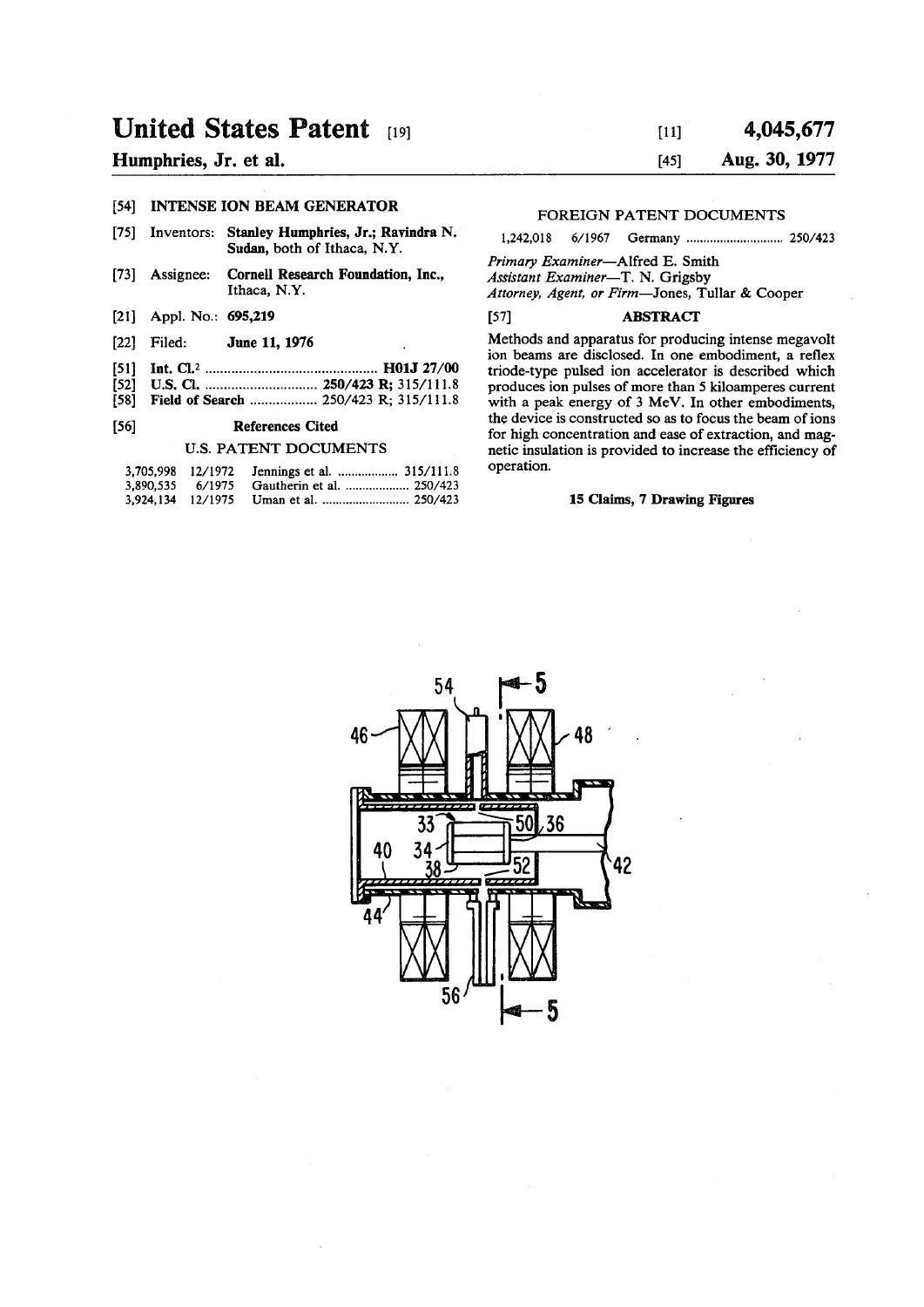





**FIG.5** 



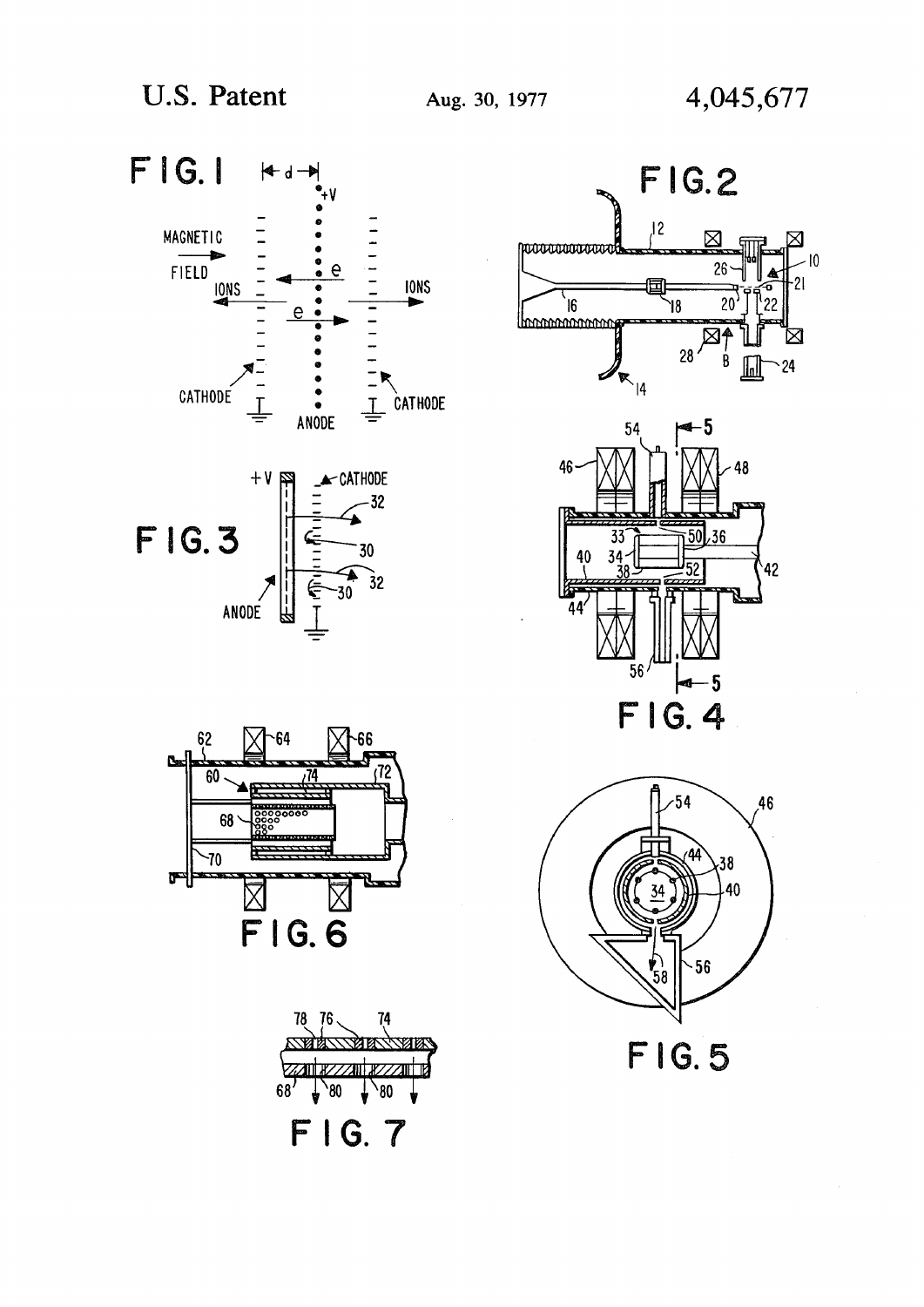#### **INTENSE ION BEAM GENERATOR**

**The invention herein described was made in the course of or under a contract or subcontract thereunder 5 with the Offices of Naval Research and the Energy Research and Development Administration.** 

#### **BACKGROUND OF THE INVENTION**

**The present invention relates, in general, to methods 10 and apparatus for generating intense ion beams, and more particularly to methods and apparatus for generating ion beams in the megavolt range and for controlling and concentrating the beams so generated.** 

**The production of high current electron beams has 15 been accomplished in the past, typically by the application of a high voltage pulse in the range of 0.5 to 10 MeV of 50 nanoseconds (nsec) length, to a diode consisting of closely spaced metal anode and cathode surfaces. The high voltage extracts from the cathode sur- 20 face electrons which are accelerated across the diode gap in the form of a beam. The electron current across the diode is described approximately by the Child-Langmuir law for space-charge-limited flow if account is taken of the fact that the effective cathode-anode gap 25 decreases rapidly during a pulse as a result of plasmas created adjacent the anode and cathode, which plasmas expand during the course of the pulse to reduce the spacing. The electron current produced in this manner finds extensive application in the art, particularly as a 30 high energy source for producing X-rays.** 

**Such electron beams are limited in some uses, because the mass of an electron is extremely small. It was recognized, however, that if a high current could be produced using more massive particles such as ions, the 35 resulting beams would have a number of important applications, for an intense ion beam could be used to rapidly heat a plasma to fusion temperatures, and could find use in nuclear studies for producing intense neutron fluxes, isotope fluxes, and the like. For example, a fusion 40 reaction can be produced in an isotope of hydrogen by the application of pressure to increase the density of the isotope to 100 - 1000 times its normal value, thereby creating heat which results in a nuclear fusion reaction. Literally millions of atmospheres of pressure are re- 45 quired to produce such a reaction, however, and a source of energy for accomplishing this has long been sought. High powered beams of particles such as electrons were considered, but it was anticipated that the required pressure could better be applied by high en- 50 ergy, intense beams of particles such as ions.** 

**An attempt was made to generate such an ion beam by utilizing the diode arrangement from which electron beams were derived, and to this end voltages in the range of 0.5 to 10 MeV were applied across closely 55 spaced diode plates in pulses of approximately 10~<sup>7</sup> seconds duration. However, at such high voltages and such short durations, it was found that electrons would be pulled out of the cathode surface readily, but that ions could not easily be pulled out of the solid metal 60 anodes. In operating such devices, it was found that an electron diode will under very high voltage conditions produce a plasma on the anode, and thus provide a source of ions which can be accelerated toward the cathode. This was, however, an inefficient way to pro- 65 duce an ion beam, since less than 2.5 percent of the available energy was put into the ions, the remainder being utilized to accelerate electrons from the cathode** 

**surface. This is because, for the same energy and current, the ions move more slowly and constitute a larger space charge, and the space charge for both ions and electrons limit their flow.** 

**In order to obtain the desired ion flow, it was found that it would be necessary to provide a suitable material at the anode that would readily release ions. At the same time, means would be required to suppress the relatively light and easily moved electrons, for the normally occurring electron current utilized most of the pulse energy. Thus, the problem was faced as to how to produce a suitable source of ions within the time limit of the applied pulse; that is, in less than 10-<sup>8</sup> seconds, and also how to produce a significant flow of such ions in such a way as to produce a recoverable, and thus useable ion beam current. Consideration was given to the use of lasers or other energy sources to create a layer of plasma at the anode of the diode device, which plasma could then serve as a source of ions. These and other considerations failed to produce the desired results, however, because the flow of electrons in such devices consumed virtually all of the available power and effectively prevented the flow of ion current.** 

**An early solution to some of the foregoing problems was the provision of an arrangement of the type diagrammatically illustrated in FIG. 1. In this type of device, the anode is constructed of a mesh which is highly transparent to electrons, preferably passing approximately 95 percent of the electrons accelerated towards it. The mesh is made of a damage-resistant material such as tungsten, and is coated with a material that will provide the required source of ions. For example, an absorbed monolayer of H2 could be utilized to provide a source of Hydrogen ions, or protons, while other coating materials such as hydrocarbons may be utilized for this purpose. Two cathode plates at ground potential are located symmetrically, one each side of the anode, and thus the device may be referred to as a triode, although it is more in the nature of a double diode. A pulsed voltage applied to the anode causes electron field emission so that a space charge limited electron current leaves each cathode. About 5 percent of this current collides with the anode and constitutes an electron current drain for the device. The remaining electrons continue through the anode to the opposite cathode. The**  current leaving each cathode is about  $\frac{1}{2}$  the Child-Lang**muir current since the returning electrons effectively double the space charge between the cathode and anode, so that the total current approaching the anode is the current that would result from a vacuum diode of spacing** *d* **nd voltage V.** 

**The electrons which collide with the anode produce a plasma around the anode which is transparent to the high energy electrons. Ions are emitted from the plasma at the space charge current density appropriate to the effective spacing of the diode electrodes and are accelerated towad both cathodes. This continues until the plasma has expanded to fill the gap between the electrodes and shorted out; about 50 - 100 nanoseconds. With this construction, the electron current is reduced by a factor of 20, and for a source of hydrogen ions (protons) about one-third of the available energy is put into the ions. Further, since there is an excess of electrons around the cathodes, and the electrons need only a small energy to follow the ions, the flow of ions constitutes an electrically neutral plasma, making it possible to propagate the resulting flow of ions through a vacuum with the divergence properties of the beam being**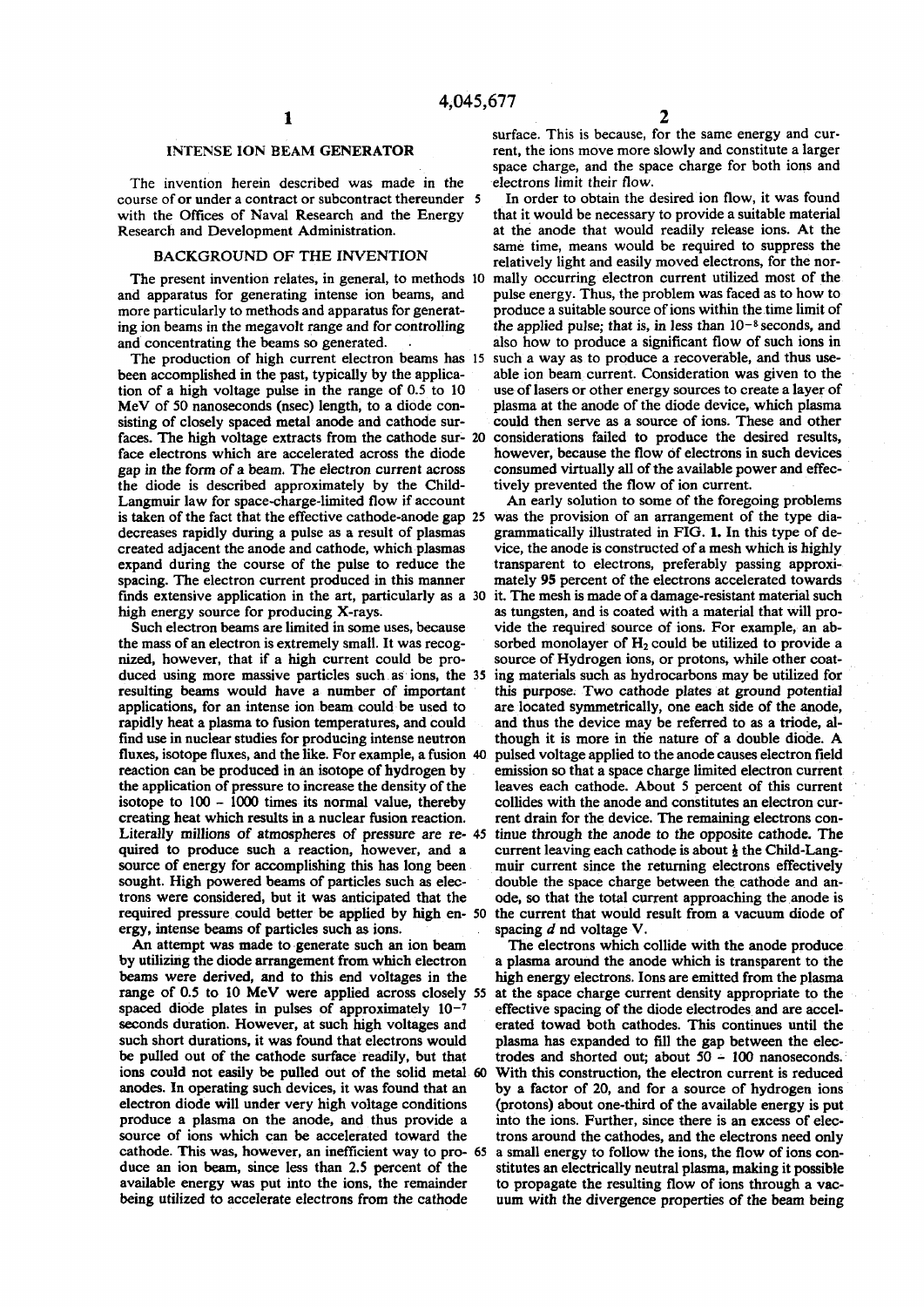**determined by the initial direction of emittance of the ions. The principle of operation of a triode such as that illustrated in FIG. 1 is further described in an article entitled "Generation of Intense Pulse Ion Beams" published in** *Applied Physics Letters,* **Vol. 25, No. 1, July 1, 5 1974, pages 20 - 22.** 

**In a further development of the triode of FIG. 1, it was found that only one real cathode is necessary for the operation of the device, provided that the triode is surrounded by a region of ground potential. Upon re- 10 moval of one of the cathodes, electrons emitted by the remaining cathode and passing through the anode to enter the vacant side will, by their own space charge, produce a virtual cathode at their turning point, which will be at a substantially the same distance from the 15 anode as the real cathode. This simplifies construction of the triode, and allows extraction of ions from the vacant side through a perfectly transparent cathode. This construction is referred to herein as a reflex triode.** 

**Although the reflex triode discussed above produced 20 improved results, it was found that a substantial loss in energy occurred adjacent the edges of the cathode, for electrons emitted at these areas travelled quickly to the support structure for the anode, which structure is opaque to electron flow, and thus these electrons consti- 25 tuted a current flow which consumed a significant part of the power applied to the device. To prevent this loss, a magnetic field parallel to the triode axis, with lines of flux extending across the anode-cathode gap, and of a sufficient strength to prevent electron drift outwardly 30 from the mesh portion of the anode is provided.** 

**As indicated above, the loss of electrons by impact on the anode mesh can be utilized as a source of energy for formation of a plasma. The metal mesh material may be coated with hydrocarbons which have been found to be 35 good proton sources. However, coated metal anodes are generally slow in the production of plasma, compared to the pulse length of the applied voltage, and a better solution has been found to be the use of initially nonconducting meshes of hydrocarbons such as nylon. 40 It has been found that at the beginning of a pulse, large electrical fields are produced along the nylon threads which make up the mesh. These fields are believed to cause a surface breakdown which rapidly produces a plasma that is then maintained by the circulating elec- 45**  trons. The operation of a reflex triode is described in an **article entitled "Advances in the Efficient Generation of Intense Pulse Proton Beams" published in the** *Journal of Applied Physics,* **Vol. 46, No. 1, January, 1975, pages 187 - 192.** So **50** 

**Although reflex triodes of the type described above have been useful in confirming the theory that an ion flux can in fact be produced in a controllable and predictable manner, nevertheless such devices left unsolved numerous problems relating to the practical 55 applicability of such ion streams. For example, the reflex triode operation produces a flow of ions over a relatively large area at a relative low power level. This left open the question of how to collect the ions so produced and to focus them into a beam which could 60 produce useable amounts of energy at a predetermined target.** 

#### **SUMMARY OF THE INVENTION**

**Accordingly, it is an object of the present invention to 65 provide a source of ion beams which is capable of producing a stream of ions at a high energy level and with increased efficiency.** 

**It is a further object of the present invention to provide an ion stream of high energy wherein the flow of ions is directable and thus can be focused on a target.** 

**Another object of the invention is to provide means whereby a concentrated and focused stream of ions can be produced with high efficiency and with a high level of energy.** 

**Briefly, the present invention is directed to a method and apparatus for producing intense pulsed fluxes, or ion beams, in an efficient manner to produce particles having a high energy content in a controllable and directable beam. In accordance with the invention ion beams are produced at voltages of 1.8 MeV with currents in excess of 5 kiloamps in bursts of energy of as much as 3 MeV. To accomplish these results, the reflex triode of the prior art is modified to permit the application of very high anode voltages, with variations in the anode material producing various ion densities and energies. In particular, the use of a nylon mesh which emits protons produces good results at the very high voltages. Further modifications of the reflex discharge device include a construction wherein the anode and the cathode comprise coaxial cylinders, the anode being located within and closely spaced to the cathode. A magnetic field is applied which insulates the anode from the cathode to prevent electrons from crossing the gap but allowing the heavier ions to cross. In addition, because the electrons are no longer available to bombard the anode material to produce the required ion-emitting plasma, the material of the anode is selected to emit ions under the influence of the high electrostatic fields applied. To facilitate collection of the ions, the polarity of the device may be reversed so that the ions travel inwardly of the cylinder for collection at the center thereof, rather than being accelerated radially outwardly. In this form, the anode is exterior of the cathode, and the cathode must be made transparent to the ions for proper operation.** 

**To further facilitate the flow of ions from the external anode to the center of the device, the anode is shaped to provide ion emission in selected areas of the anode so that ions will be emitted in areas radially opposite the openings in the cathode, thus insuring that a maximum number of ions will flow to the center of the device and thus improving the efficiency thereof. Further, to prevent excessive bending of the ion paths due to the applied magnetic fields which are necessary to control the flow of electrons, means are provided for pulsing the magnetic field so that this field is limited to the area between the anode and the cathode. This insures that the ions will flow in a generally linear path toward the axis of the device, thereby improving the focus and producing a high intensity at the focal point. Devices to which the ion beams are to be applied may then be located within the ion generator, or means may be provided for extracting the ions, as desired.** 

#### **BRIEF DESCRIPTION OF THE DRAWINGS**

**The foregoing and additional objects, features and advantages of the present invention will become apparent to those of skill in the art from a consideration of the following detailed description thereof, taken in conjunction with the accompanying drawings in which:** 

**FIG. 1 is a diagrammatic illustration of an ion generator of the prior art;** 

**FIG. 2 is a diagrammatic cross-sectional view of an improved ion generator operating as a reflex triode;**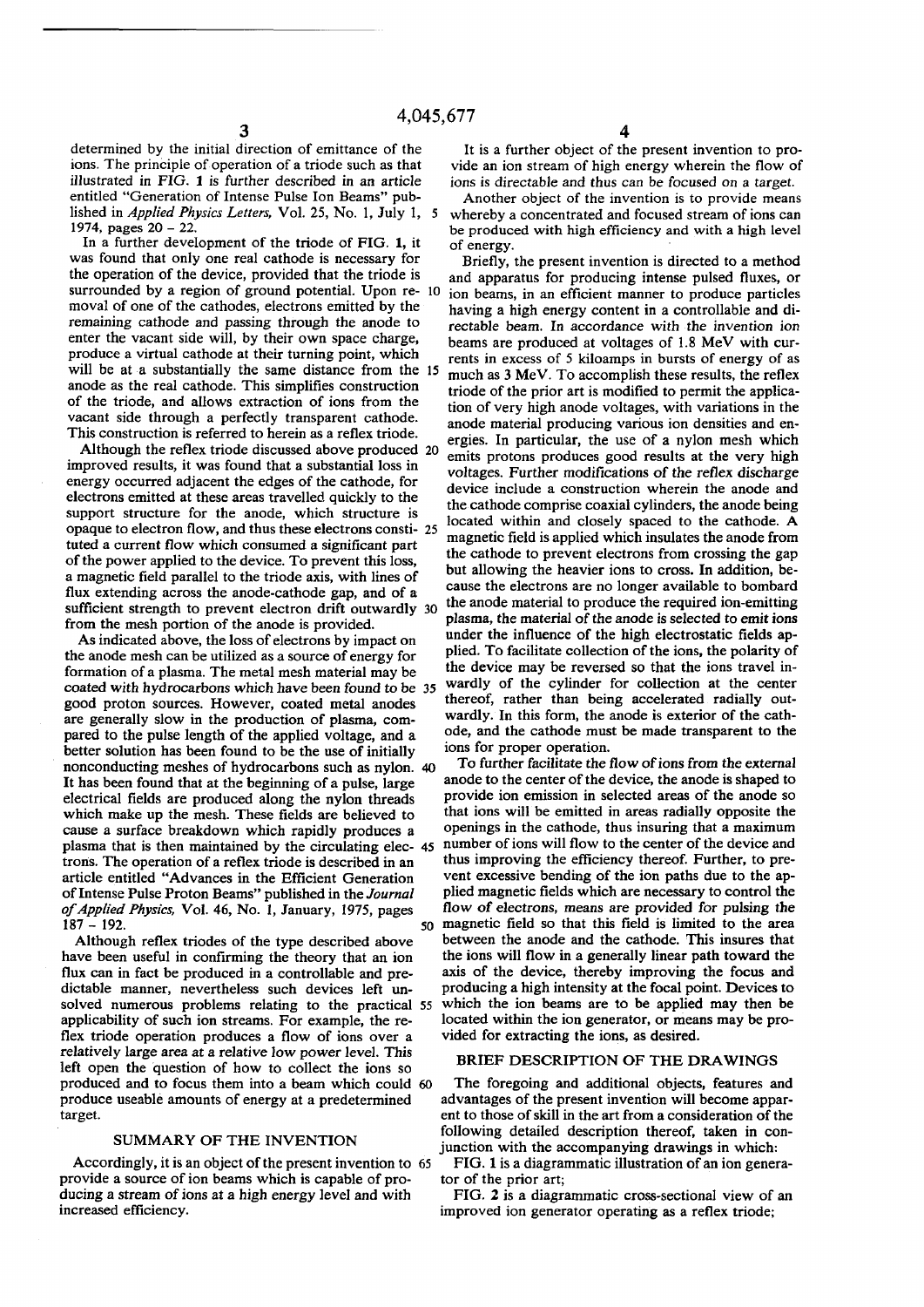**FIG. 3 is a diagrammatic illustration of the principle of magnetic insulation;** 

**FIG. 4 is a diagrammatic cross-sectional view of a reflex diode ion generator having magnetic insulation;** 

**FIG. 5 is a cross-sectional view of the generator of 5 FIG. 4, taken along line 5—5 thereof;** 

**FIG. 6 is a diagrammatic cross-sectional view of a modified form of the device of FIG. 4; and** 

**FIG. 7 is an enlarged view of a portion of the anode**  and cathode of the ion generator of FIG. 6. 10

#### **DESCRIPTION OF PREFERRED EMBODIMENTS**

**As has been indicated, one of the problems, encountered in the production of a useful ion flux has been 15 obtaining an ion beam of sufficient intensity to provide a high level of energy at a target. Apparatus for obtaining a high intensity beam is illustrated in FIG. 2, to which reference is now made. In this device, a reflex triode ion generator generally indicated at 10 is 20 mounted within a vacuum housing 12 secured to a conventional Blumlein line which is capable of providing very high voltages in extremely short pulses. The Blumlein line is diagrammatically illustrated at 14 and, as indicated, is essentially a coaxial transmission line which 25 may be oil filled or water filled and which is capable of delivering on a central conductor 16 voltages as high as 5 MeV. A switch 18 may be incorporated in the center conductor, if desired, to regulate the application of the voltage pulses. 30** 

**The central conductor 16 extends into the center of the vacuum housing 12, and is adapted to support an anode ring 20 which forms a part of the reflex triode 10. The anode ring is adapted to support a variety of anode materials, including foils, meshes, or the like indicated 35 at 21, as discussed above. A real cathode 22 is secured to the housing 12, and is connected to ground by way of the exterior conductor of the Blumlein line. In the disclosed embodiment, the cathode is provided with a small hole in the center thereof which allows a portion 40 of the ion stream produced by the device to flow toward the real cathode to be extracted for study in a drift tube 24. On the side of the anode opposite to the real cathode, a virtual cathode exists, as discussed above, but no structure exists to interfere with the travel 45 of ions released from the anode material in that direction. These ions may be collected in an extraction pipe 26. A magnetic field B is provided along the axis of the reflex triode 10 by suitable magnetic field coils 28. This axial magnetic field prevents electron edge loss by con- 50 straining the flow of electrons to the area within the anode ring 20.** 

**With a highly transparent anode material, electrons emitted by the cathode 22a circulate within the reflex triode, with those electrons which strike the anode 55 material serving to produce a plasma adjacent the anode. Although dense plasmas formed by the electrons are necessary for ion extraction, they have the disadvantage of producing fast triode closure, or short cir**cuiting, in some cases.

**By constructing the anode of an aluminum foil, dense plasmas with delayed diode closure are produced; further, with a nylon mesh anode, significant hydrogen ions are obtained. The aluminum foil may be, for exam**ple,  $5 \times 10^{-4}$  cm thick, and with such a material, diode 65 **closure is delayed for at least 130 nanoseconds, producing a beam current density in excess of 30 A/cm<sup>2</sup> with a peak applied anode voltage of less than 1.8 MeV. Fur-**

**ther details of the construction of this reflex triode may be found in an article entitle "Production of Intense Megavolt Ion Beams With a Vacuum Reflex Discharge", published in** *Applied Physics Letters,* **Vol. 26, No. 12, on June 15, 1975, pages 667 - 670.** 

**Although the reflex triode arrangement described with respect to FIG. 2 provides a vast improvement over prior methods and devices for obtaining ion beams, it was found that the efficiency was not as high as desired, apparently because the circulating electrons tended to migrate in the magnetic field in a direction toward the anode ring, eventually striking that ring, and producing a current which represented a loss of energy to the beam being generated.** 

**In an attempt to improve the efficiency of the beam generator, a construction such as that illustrated in FIG. 3 was devised. In this embodiment, the anode and cathode are both formed of a mesh which is transparent to both electrons and ions. The two electrodes are planar and parallel to each other, and a magnetic field is applied in a direction such that the lines of force extend parallel to the two electrodes and perpendicular to the drawing as illustrated in FIG. 3. This magnetic field is of sufficient strength to deflect the electrons emitted by the cathode under the influence of a voltage applied to the anode, causing the electrons to follow curved paths such as those indicated by the arrows 30 in FIG. 3. With the proper field strength, the deflected electrons return to the cathode, as illustrated, thus preventing any current flow to the anode and effectively magnetically insulating the cathode and the anode from each other. Since the mass of an ion is approximately 2000 times that of the mass of an electron, the radius of bend of ions and electrons has approximately the same ratio. Thus, a field which causes the electrons to return to the cathode will have only a slight effect on the ions, as indicated by the arrows 32 in FIG. 3 and the ions will cross the gap between the anode and the cathode and will pass** 

**The construction illustrated in FIG. 3 introduces two problems, however. First, the magnetic field causes each electron to curve downwardly (or, with an opposite magnetic field, upwardly), causing the electrons to collect at one end of the cathode. This accummulation of electrons eventually causes a breakdown of the gap between the anode and the cathode. Further, because no electrons flow to the anode in this configuration, there is no bombardment of the anode and thus no creation of a plasma. Where this plasma source is required for production of ions, this arrangement is found to be unsatisfactory.** 

**through the cathode mesh.** 

**In accordance with the present invention, however, these difficulties are overcome by means of the construction illustrated in FIGS. 4 and 5, to which reference is now made. This system uses the diode high voltage pulse technology for generating ion streams, but in addition provides magnetic insulation to improve the efficiency of the device. Further, means are provided for introducing a uniform, large-area plasma on the anode to act as an ion source, and a cylindrical configuration is provided for the cathode to overcome the problem of electron accumulation described with respect to FIG. 3. By providing a cylindrical cathode, the deflected electrons circulate around the circumference of the cathode and do not accumulate in any one spot, thus avoiding the problem of breakdown previously described.**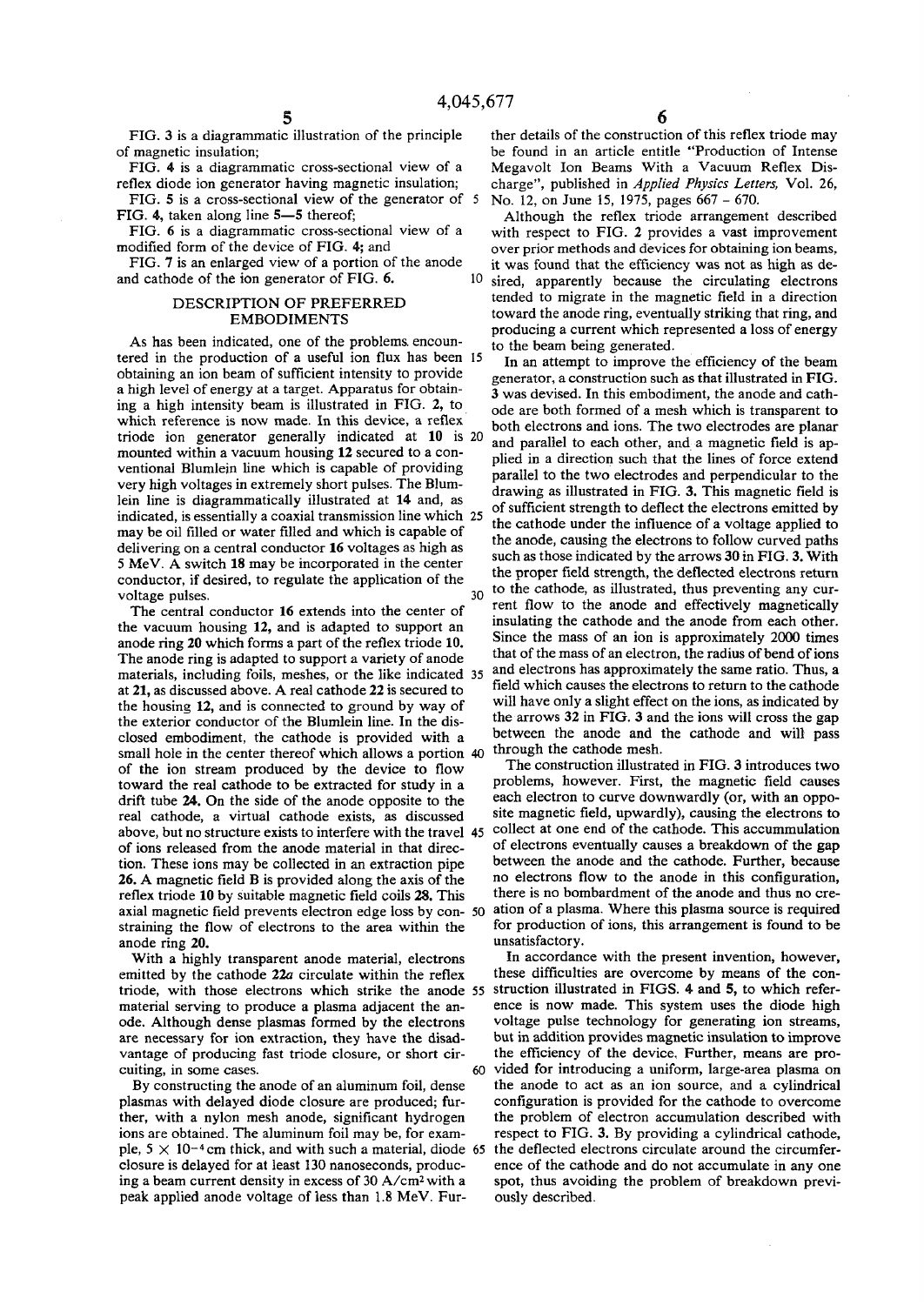**To solve the problem of a lack of ion bombardment of the anode, the anode is also constructed in a cylindrical form, coaxial with the cathode and located within it. The anode 33 consists of two spaced copper discs, or armatures, illustrated at 34 and 36 in FIG. 4. Connected between these two armatures is a plurality of nylon strings 38 spaced around the outer edges of the armatures to define a cylindrical anode surface. As shown in FIG. 4, the cylindrical anode is coaxial with and spaced inwardly from the cylindrical cathode 40. Energy is**  10 **supplied to the anode by way of a Blumlein line which provides a voltage, for example 200 keV on an inner conductor 42 to the anode 33. The anode and cathode are mounted within a vacuum housing 44 to which suitable vacuum pumps may be connected.**  15

**A magnetic field is provided within the vacuum housing by means of externally located magnetic field windings 46 and 48, these windings producing a magnetic field having lines of force extending parallel to the common axis of the anode 33 and the cathode 40. It will be**  20 **noted that for the magnetic field lines to pass between the anode and the cathode electrodes, it is necessary for the field to penetrate the cathode at some point outside the coils 46 and 48. Since penetration of the field requires a finite amount of time, the magnetic field, which is generated by pulsed signals, must be applied prior to the operation Of the magnetically insulated reflex triode ion beam generator to permit time for the field to pene**trate the cathoe and anode structures. The cathode is <sup>30</sup> **provided with two openings, illustrated at 50 and 52, which permit the escape of ions.**  25

**In operation, a strong magnetic field is supplied to the device by means of coils 46 and 48, the magnetic field**  being of sufficient strength in a direction transverse to <sup>35</sup> cathode in such an arrangement, but nevertheless a **the accelerating gap between the cathode and the anode to deflect electrons which are drawn off the cathode by field emission upon the application of a high voltage to the anode by way of line 42. As an example of the magnitude of the field necessary, with a gap voltage of 200 40 housing 62, which is surrounded by magnetic field coils keV and an anode to cathode spacing of 0.5 cm, the magnetic field must exceed 3 kG for insulation. However, a field strength of up to 11 kG may be used in very short duration pulsed fields.** 

**trons away from the anode surface, creation of a plasma must occur by some means other than bombardment from the emitted electrons. It has been found that through the use of nylon strings about 0.03 cm thick**  with a spacing of 0.3 cm around the anode, for example, 50 **the application of a very high anode voltage to one of the armatures 36 creates a large axial electric field along the strings 38. It is believed that this electric field causes a surface breakdown along all of the nylon strings at**  approximately the same time to form a dense plasma 55 **surrounding the anode. This plasma is maintained by the current which is drawn to supply the ion losses as ions are drawn from the plasma toward the cathode 40. The use of numerous parallel strings produces a large area of uniform plasma. Ions travelling from the anode plasma 60 toward the cathode may escape from the cathode through the apertures 50 and 52 for collection. In the illustrated embodiment, collection may be in a collecting probe 54, or into an instrument such as a spectrome**ter vacuum chamber extension **56.** As illustrated by the 65 **arrow 58, the ions entering the spectrometer chamber 56 are deflected in a curved path by the magnetic field from coils 46 and 48, but the radius of curvature is much** 

**smaller than that of the electrons, and accordingly the ions are permitted to escape from the system.** 

**It will be noted that the acceleration of ions across the anode-cathode gap only occurs for a short period of time. Then, the plasma surrounding the anode expands to reduce the size of the gap and eventually to close it, ending the production of ions. After the end of the high voltage pulse applied to the anode, the accumulated electrons on the cathode are accelerated toward the anode, striking the anode material to produce X-rays. Further, if there should be a polarity reversal at the end of the applied pulse, electrons from the plasma will flow to the cathode, striking the metal surface thereof to emit additional X-rays. However, the emission of X-rays occurs long after the production of plasma and the ion beam. Measurement of the ion current densities produced by the generator of FIG. 4 indicate that the efficiency is close to 100 percent because there is no electron travel from the cathode to the anode. A further description of the theoretical basis of the structure of FIGS. 4 and 5 may be found in an article entitled "Production of Intense Proton Fluxes in a Magnetically Insulated Diode", published in the** *Journal of Applied Physis,* **Vol. 47, No. 1, January, 1976, pages 85 - 87.** 

**The structure of FIGS. 4 and 5, therefore, produces a substantial flow of ions, however, because of the geometric shape of the anode, these ions follow divergent paths toward the surrounding cathode. To overcome this problem of a diverging ion flow, the geometry of FIGS. 4 and 5 may be be reversed, as indicated in FIG. 6, so that the anode is located exteriorly of the cathode, whereby the ions will travel radially inwardly. Because of the curvature applied to the ions by the magnetic field, the ions do not all pass through the axis of the good current density can be obtained with this configuration.** 

**Since the magnetic insulating field deflects the elec-** 45 **to a ground point. The high positive voltage from the In the ion beam generator of FIG. 6, the reflex triode generally illustrated at 60 is mounted within a vacuum 64 and 66, substantially as in the construction of FIG. 4. However, in this case the anode structure is located outside the cathode structure, the cylindrical cathode 68 being secured by a suitable support 70 which extends Blumlein line is applied by way of a cylindrical conductor 72 to anode 74 which is coaxial with and supported exteriorly of the cathode. Whereas in the device of FIG. 4, the cathode was simply a solid surface of stainless steel with small holes for the extraction of part of the ion beam, with nylon strings forming the surface of a cylinder for the anode, it was found that in the reversed configuration of FIG. 6, such structures could not be used. First, it was found that any irregularities in the shape of the anode produced unacceptable beam divergence, preventing the ions emitted by the anode from meeting at the axis of the cathode, and difficulties were encountered in supporting the anode mesh material in a close approximation to a cylindrical shape. Further, it was found to be undesirable to operate the system in such a way that the ions released by the anode had to pass through the cathode, thereby depositing a large percentage of the total beam energy on an easily damaged cathode surface. In addition, it was found that to achieve a significant focus of the converging beam, the magnetic field, provided to insulate the cathode from the anode, had to be excluded from the interior of the cathode; otherwise, the ions that managed to reach**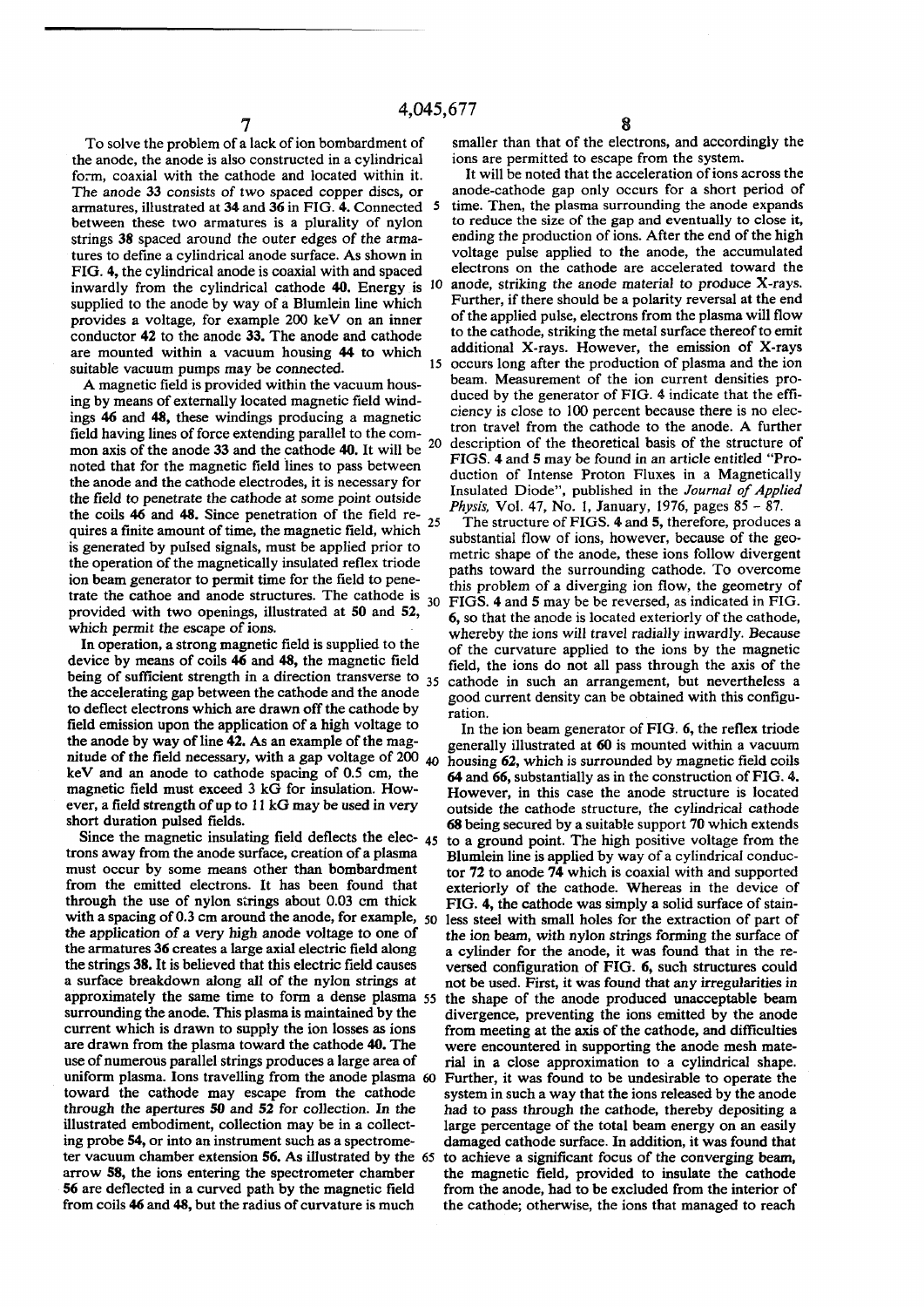**the interior of the cathode would be curved by the field sufficiently that they could not be focussed at the axis of '.he device. The configuration of FIG. 6, as illustrated in greater detail in FIG. 7 avoids the foregoing problems.** 

**In the FIGS. 6 and 7 embodiment, the anode 74 con- 5 sists of a metal cylinder into which circular plugs of a solid hydrocarbon material 76, such as a casting epoxy machined flush with the surface of the cylinder, is provided. The anode cylinder is drilled and the epoxy placed in the resulting apertures and allowed to harden, 10 after which it is machined to the desired surface dimensions. Mounted at the center of each piug 76 is a metal pin 78 which is connected to ground. Since as previously discussed, metal anodes do not produce plasma or ion beams, the present configuration produces ions only 15 from the epoxy portions of the anode. It was found that each circular plug broke down independently when the anode was subjected to the main voltage pulse from the Blumlein line, the electric field between the metal of the anode and the grounded centrally located pins 78 pro- 20 ducing a surface breakdown on each of the epoxy plugs to produce a plurality of plasma sources of ions.** 

**The cathode 68 is constructed of a solid metal cylinder with holes 80 drilled therethrough at locations matching the locations of the epoxy circles 76 in the 25 anode. With this construction, the ions produced by the plasma generated at the epoxy plugs can be accelerated toward the cathode and will pass through the holes 80 into the center of the device, as desired. It has been found that this configuration can produce an efficiency 30 of almost 100 percent with proper alignment of the holes with the epoxy plugs. In an operating device constructed in accordance with the structure disclosed in FIGS. 6 and 7, a total anode area of 240 sq. cm was provided with 96 epoxy circles, each of which had a 35 diameter equal to 1.27 cm. The cathode holes 80 produced a transparency of 50 percent which permitted the cathode to maintain its structural integrity, and the device produced 96 individual ion beams directed inwardly toward the interior of the cathode. 40** 

**In order to prevent diversions of the ion beams so produced, the magnetic field produced by coils 64 and 66 is driven by a pulse source of voltage which is sufficiently short to prevent this field from penetrating the cathode. This effect is enhanced by constructing the 45 cathode of a metal such as copper. If a magnetic field lasting 1 millsecond is applied, the increasing field at the start of the pulse creates eddy currents within the metal of the cathode cylinder, which currents produce an opposite field which lasts sufficiently long to inhibit the 50 penetration of the main magnetic field into the cathode. Thus, the beams passing into the center of the cathode will travel in relatively straight lines, with their divergence being determined by the angle of emission from the epoxy plugs, rather than by the insulating magnetic 55 field, and accordingly good beam focus can be obtained.** 

**If desired, the geometry of the ion beam generator may be further modified by shaping the anode and cathode in generally concentric spherical shapes so that the ion beam is concentrated toward a point, rather than 60 toward an axial line as is the case in the device of FIG. 6.** 

**The intense ion beam available from the generator of the present invention has numerous uses, including the heating of magnetically confined plasmas for controlled 65 fusion and has an alternative to laser and electron beams for the heating and compression of fusion pellets. Although the present invention has been disclosed in** 

**terms of preferred embodiments thereof, it will be understood that numerous modifications and variations will become apparent to those of skill in the art. Accordingly, it is desired that the foregoing be considered as illustrative of the inventive concepts, and that the true spirit and scope of the present invention be limited only by the following claims.** 

**What is claimed is:** 

**1. The method of generating intense ion fluxes comprising:** 

**providing an anode surface and a closely spaced cathode surface in a vacuum chamber, said anode surface being substantially transparent to electrons and including a material capable of forming a plasma;** 

**maintaining said cathode surface at a ground reference potential;** 

- **applying a pulse voltage in the megavolt range to said anode to produce a plasma at the surface of said anode, said pulse having a duration approximately equal to or less than the time required for said plasma to form and to fill the gap between said cathode and said anode, said pulsed voltage producing an electric field which accelerates electrons from said cathode toward said anode and which accelerates ions formed in said plasma away from said anode;**
- **applying a magnetic field along the cathode-anode axis to confine emitted electrons to the area of the cathode to prevent current loss; and**
- **collecting the ions drawn out of said anode plasma, a voltage pulse of 130 nsec producing currents in excess of 5 kA.**

**2. The method of generating intense ion fluxes as described comprising in claim 1, wherein a small percentage of the electrons accelerated toward said anode strike the anode to generate a plasma at the anode surface, the remainder of said electrons passing through said anode and said plasma and forming a virtual cathode which is transparent to ions, and wherein the ions to** 

**be collected pass through said virtual cathode. 3. The method of generating intense ion fluxes, comprising:** 

- **providing an anode surface and a closely spaced cathode surface in a vacuum chamber, said anode surface including a material capable of forming a plasma in the presence of an intense electrical field;**
- **applying a high pulsed voltage to said anode, said voltage being of sufficient magnitude to produce a plasma at said anode surface, said pulse having a duration approximately equal to or less than the time required for said plasma to form and to fill the gap between said cathode and anode, said pulsed voltage producing an electric field which accelerates electrons from said cathode toward said anode, and which accelerates ions formed in said plasma away from said anode;**
- **applying an insulating magnetic field between said anode and cathode to produce magnetic field lines of sufficient force to deflect electrons being accelerated toward said anode but insufficient to deflect ions, whereby electrons are prevented from reaching said anode so that substantially all the current flow between the anode and cathode is due to ion flow; and**

**collecting the ions drawn out of said anode plasma.** 

**4. An intense ion flux generator, comprising:** 

**a vacuum housing;**